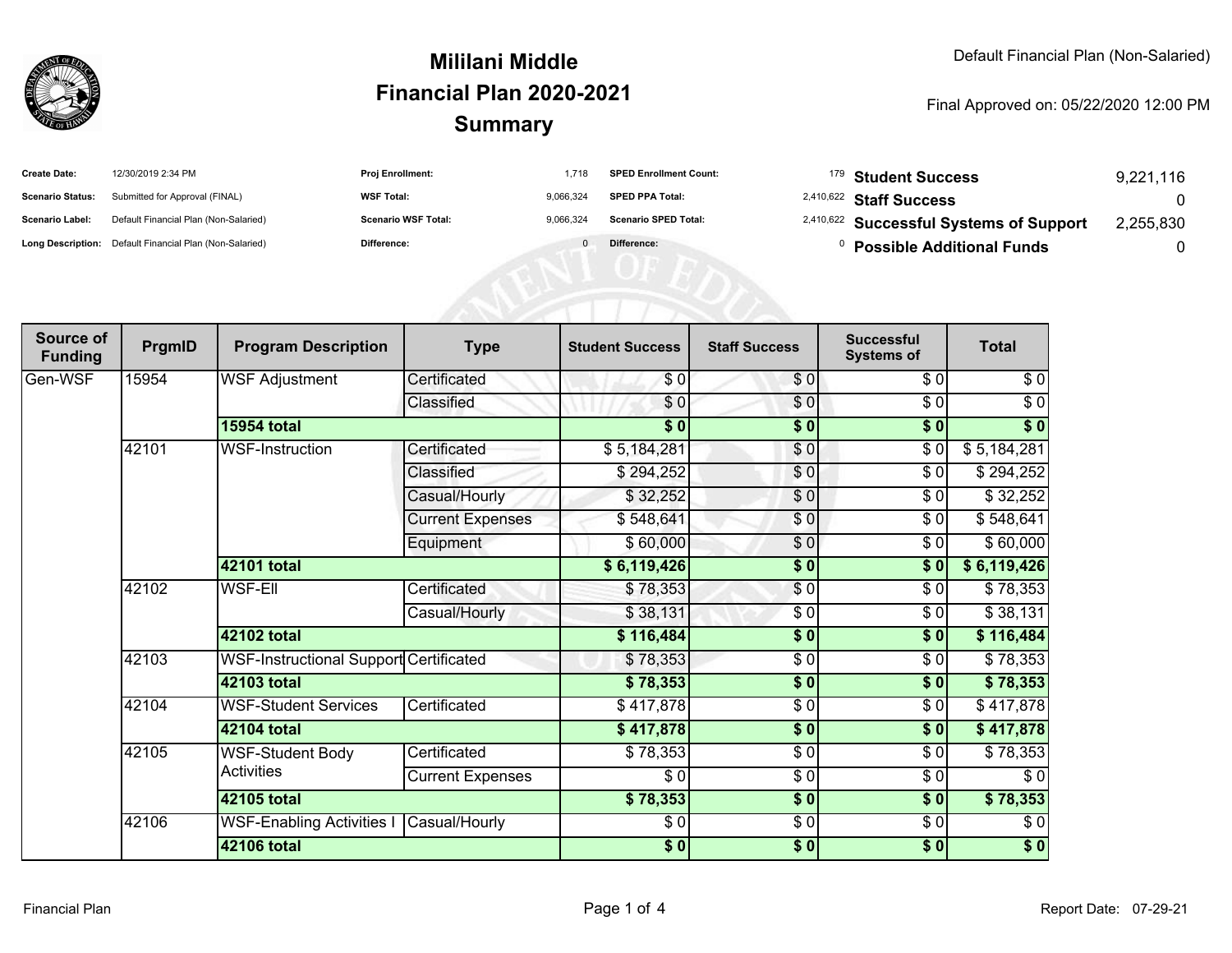

## **SummaryMililani MiddleFinancial Plan 2020-2021**

Final Approved on: 05/22/2020 12:00 PM

| Source of<br><b>Funding</b> | PrgmID          | <b>Program Description</b>                    | <b>Type</b>             | <b>Student Success</b> | <b>Staff Success</b>      | <b>Successful</b><br><b>Systems of</b> | <b>Total</b>     |
|-----------------------------|-----------------|-----------------------------------------------|-------------------------|------------------------|---------------------------|----------------------------------------|------------------|
| Gen-WSF                     | 42108           | WSF-Enabling Activities III Casual/Hourly     |                         | \$0                    | \$0                       | \$0                                    | \$0              |
|                             |                 | 42108 total                                   |                         | $\overline{\$0}$       | $\overline{\$0}$          | $\overline{\$0}$                       | $\overline{\$0}$ |
|                             | 42112           | <b>WSF-School</b><br>Administration           | Certificated            | \$0                    | $\sqrt{50}$               | \$811,654                              | \$811,654        |
|                             |                 |                                               | Classified              | \$0                    | $\sqrt{6}$                | \$611,765                              | \$611,765        |
|                             |                 |                                               | Casual/Hourly           | $\frac{6}{3}$          | $\overline{\$0}$          | \$0                                    | $\overline{\$0}$ |
|                             |                 |                                               | <b>Current Expenses</b> | \$0                    | $\sqrt{6}$                | \$363,300                              | \$363,300        |
|                             |                 |                                               | Equipment               | $\frac{3}{2}$          | \$0                       | $\overline{\$0}$                       | $\overline{\$0}$ |
|                             |                 | 42112 total                                   |                         | $\overline{\$0}$       | $\overline{\$0}$          | \$1,786,719                            | \$1,786,719      |
|                             | 42113           | <b>WSF-School Facility</b><br><b>Services</b> | Classified              | \$0                    | \$0                       | \$363,214                              | \$363,214        |
|                             |                 |                                               | Casual/Hourly           | $\frac{6}{3}$          | \$0                       | \$75,397                               | \$75,397         |
|                             |                 |                                               | <b>Current Expenses</b> | \$0                    | \$0                       | \$30,500                               | \$30,500         |
|                             |                 |                                               | Equipment               | $\sqrt{6}$             | \$0                       | $\sqrt{3}0$                            | $\overline{\$0}$ |
|                             |                 | 42113 total                                   |                         | $\overline{\$0}$       | $\overline{\textbf{S}^0}$ | \$469,111                              | \$469,111        |
|                             | 42114           | <b>WSF-Protocol Fund</b>                      | <b>Current Expenses</b> | \$0                    | $\sqrt{6}$                | $\sqrt{6}$                             | $\overline{\$0}$ |
|                             |                 | <b>42114 total</b>                            |                         | $\overline{\$0}$       | $\overline{\$0}$          | $\overline{\$0}$                       | $\overline{\$0}$ |
|                             | Gen-WSF         |                                               | \$6,810,494             | $\overline{\bullet}$   | \$2,255,830               | \$9,066,324                            |                  |
| Gen-SPED                    | 17101           | <b>SPED Ppa - Instruction</b>                 | Certificated            | \$1,802,091            | \$0                       | $\sqrt{3}0$                            | \$1,802,091      |
|                             |                 |                                               | Classified              | \$571,605              | $\sqrt{6}$                | $\overline{\$0}$                       | \$571,605        |
|                             |                 |                                               | Casual/Hourly           | \$12,492               | $\sqrt{6}$                | $\overline{\$0}$                       | \$12,492         |
|                             |                 |                                               | <b>Current Expenses</b> | \$24,434               | $\sqrt{6}$                | $\sqrt{6}$                             | \$24,434         |
|                             |                 | <b>17101 total</b>                            |                         | \$2,410,622            | $\overline{\$0}$          | $\overline{\$0}$                       | \$2,410,622      |
|                             | 17131           | Special Education in                          | Certificated            | \$0                    | $\overline{\$0}$          | $\overline{30}$                        | $\overline{\$0}$ |
|                             |                 | <b>Regular Schools</b>                        | Classified              | $\frac{3}{6}$          | $\sqrt{6}$                | $\sqrt{6}$                             | $\overline{\$0}$ |
|                             |                 | <b>17131 total</b>                            |                         | $\overline{\$0}$       | $\overline{\$0}$          | $\overline{\$0}$                       | $\overline{\$0}$ |
|                             | <b>Gen-SPED</b> |                                               |                         | \$2,410,622            | $\overline{\$0}$          | $\overline{\$0}$                       | \$2,410,622      |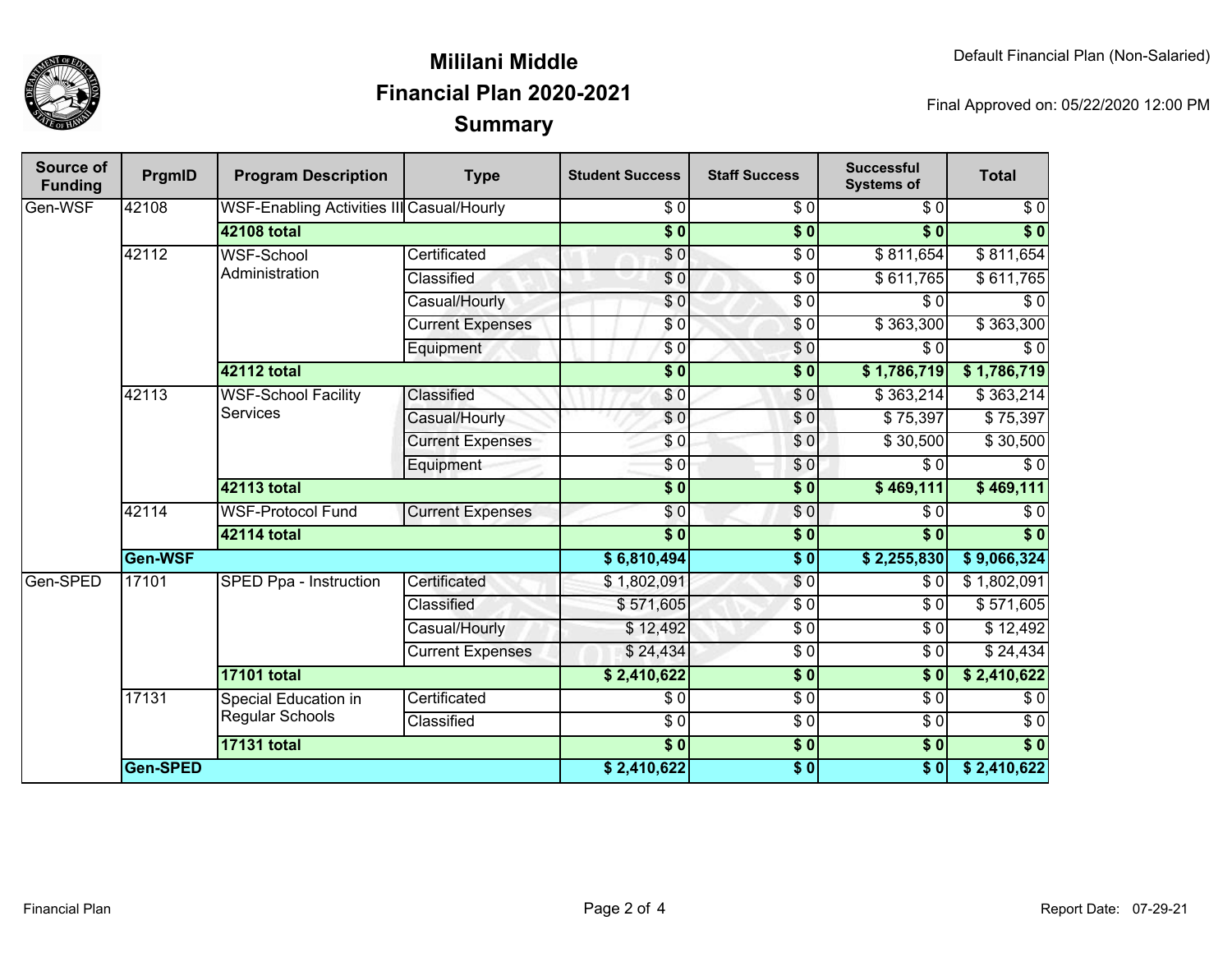

## **SummaryMililani MiddleFinancial Plan 2020-2021**

Final Approved on: 05/22/2020 12:00 PM

| <b>Source of</b><br><b>Funding</b> | PrgmID           | <b>Program Description</b>                | <b>Type</b>             | <b>Student Success</b>    | <b>Staff Success</b>   | <b>Successful</b><br><b>Systems of</b> | <b>Total</b>               |
|------------------------------------|------------------|-------------------------------------------|-------------------------|---------------------------|------------------------|----------------------------------------|----------------------------|
| Gen-Categ                          | 16807            | <b>Hawaiian Studies</b>                   | Casual/Hourly           | \$0                       | \$0                    | \$0                                    | \$0                        |
|                                    |                  |                                           | <b>Current Expenses</b> | $\overline{\$0}$          | $\overline{\$0}$       | $\overline{\$0}$                       | $\overline{\$0}$           |
|                                    |                  |                                           | Equipment               | $\frac{6}{6}$             | $\sqrt{6}$             | $\sqrt{6}$                             | $\sqrt{6}$                 |
|                                    |                  | <b>16807 total</b>                        |                         | $\overline{\$0}$          | $\overline{\$0}$       | $\overline{\$0}$                       | $\overline{\$}0$           |
|                                    | <b>Gen-Categ</b> |                                           |                         | $\overline{\$0}$          | $\overline{\$0}$       | $\overline{\$0}$                       | $\overline{\$0}$           |
| Federal                            | 20697            | Essa Title IIa Prof Dev                   | Casual/Hourly           | \$0                       | $\sqrt{6}$             | $\sqrt{6}$                             | $\sqrt{6}$                 |
|                                    |                  | <b>20697 total</b>                        |                         | $\overline{\$0}$          | $\overline{\$0}$       | $\overline{\$}0$                       | $\sqrt{50}$                |
|                                    | 20698            | Essa Title IIa Support<br>New Tchr & Prin | Casual/Hourly           | \$0                       | $\overline{\$0}$       | $\overline{\$0}$                       | $\overline{\$0}$           |
|                                    |                  | <b>20698 total</b>                        |                         | \$0                       | $\overline{\$0}$       | $\overline{\$0}$                       | \$0                        |
|                                    | 35913            | <b>Sch Prgm Food Services</b>             | Classified              | \$0                       | $\overline{\$0}$       | $\overline{\$0}$                       | $\sqrt{6}$                 |
|                                    |                  |                                           | Casual/Hourly           | \$0                       | \$0                    | $\overline{\$0}$                       | $\overline{\$0}$           |
|                                    |                  | 35913 total                               |                         | $\overline{\$0}$          | $\overline{\$0}$       | $\overline{\$0}$                       | $\overline{\$}0$           |
|                                    | Federal          |                                           |                         | $\overline{\$0}$          | $\overline{\$0}$       | $\overline{\$0}$                       | $\sqrt{ }$                 |
| Gen-Cent                           | 35163            | <b>Food Services-General</b>              | Classified              | \$0                       | $\sqrt{0}$             | $\overline{\$0}$                       | $\overline{\$0}$           |
|                                    |                  | Fund                                      | Casual/Hourly           | $\overline{\$0}$          | $\overline{\$0}$       | $\overline{\$0}$                       | $\overline{\$0}$           |
|                                    |                  | 35163 total                               |                         | $\overline{\$}0$          | $\overline{\$}0$       | $\overline{\$0}$                       | $\sqrt{ }$                 |
|                                    | <b>Gen-Cent</b>  |                                           |                         | $\overline{\textbf{S}^0}$ | $\overline{\bullet}$ 0 | $\overline{\textbf{S}^0}$              | $\sqrt{ }$                 |
| Special                            | 16348            | <b>Other Educational</b><br>Programs      | Casual/Hourly           | \$0                       | $\overline{\$0}$       | $\overline{\$0}$                       | $\overline{\$0}$           |
|                                    |                  | <b>16348 total</b>                        |                         | $\overline{\$0}$          | \$0                    | $\sqrt{6}$                             | \$0                        |
|                                    | 35304            | Food Services-Special<br>Fund             | <b>Current Expenses</b> | \$0                       | $\overline{\$0}$       | $\overline{\$0}$                       | $\overline{\$0}$           |
|                                    | 35304 total      |                                           |                         | $\overline{\$0}$          | $\overline{\$0}$       | $\overline{\$}0$                       | $\sqrt{50}$                |
|                                    | <b>Special</b>   |                                           |                         | $\overline{\$0}$          | \$0                    | $\overline{\$0}$                       | $\overline{\$0}$           |
| <b>Grand Total</b>                 |                  |                                           |                         |                           | $\overline{\bullet}$ 0 |                                        | $$2,255,830$ $$11,476,946$ |